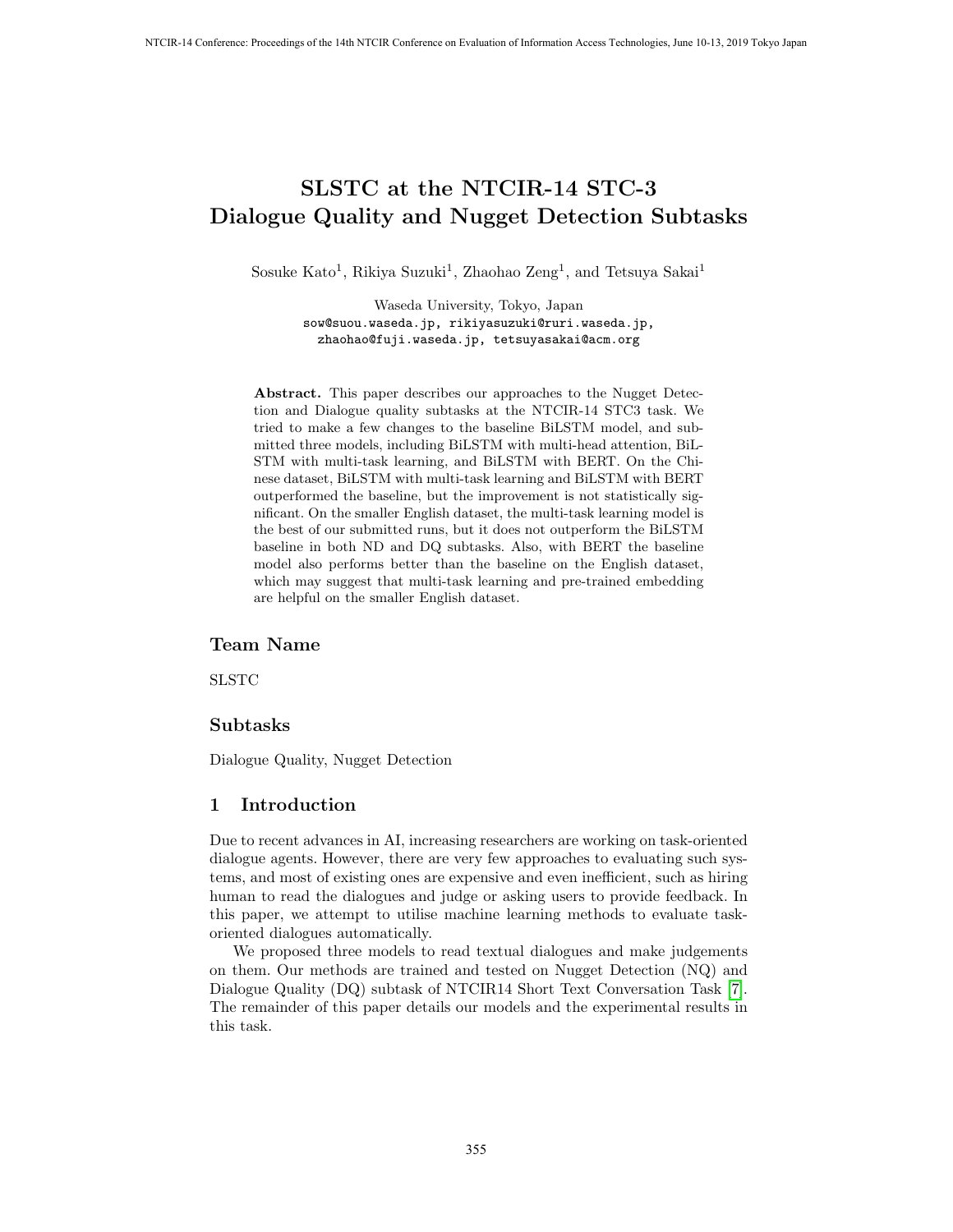2 S. Kato et al.

# 2 Background

In the STC3 task, the data are customer-helpdesk dialogues, and there are two kinds of judgements the dataset provide: quality and nugget, where dialogue quality is three 5-point Likert scale scores to measure (1) A-score: task accomplishment (2) S-score: customer satisfaction (3) E-score: dialogue efficiency; and nugget detection is to classify each dialogue turn if there are useful to solve the problem. The Chinese dataset of STC3 ND and DQ subtasks contains 3,700 annotated Chinese dialogues for training and 390 dialogues for testing. Its English version is built by manually translating a subset (1,672 for training and 390 for testing) of the Chinese dataset.

Suppose that we are given a Customer-Helpdesk dialogue  $\mathbb{D} = (\mathbf{p}^1, \mathbf{p}^2, \dots, \mathbf{p}^T)$ , where  $\mathbf{p}^t$  is a dialogue turn uttered by  $s^t \in \{C, H\}$  as we only have two possible speakers: Customer  $(C)$  and Helpdesk  $(H)$ . Each turn consists of a list of tokens  $\mathbf{p}^t = (\mathbf{x}_1^t, \mathbf{x}_2^t, ..., \mathbf{x}_{m_t}^t)$ , where  $m_t$  denotes the length of the t-th turn. We use one-hot encoding to represent the *i*-th token of the *t*-th turn  $\mathbf{x}_i^t \in \mathbb{R}^{V \times 1}$  and V is the vocabulary size. For each dialogue, the system predicts their dialogue quality labels  $(+2, +1, 0, -1, -2)$  in the dialogue quality subtask. For nugget detection, the system performs classification on each dialogue turn. There are four labels for a customer turn: Task trigger, regular nugget, goal nugget and not-a-nugget, and three labels for a helpdesk turn: regular nugget, goal nugget and not-a-nugget.

#### 2.1 LSTM Baseline

 $STC3$  organisers provided a LSTM baseline model<sup>1</sup> for both DQ and ND subtasks. In this model, each token is converted into a dense vector using an pretrained embedding matrix weight<sup>2</sup>  $\mathbf{A} \in \mathbb{R}^{d \times V}$ . To differentiate between the customer's turn and the helpdesk's turn, it converts  $\mathbf{x}_i^t$ ' into  $\tilde{\mathbf{x}}_i^t \in \mathbb{R}^{2d \times 1}$  as:  $\tilde{\textbf{x}}^t_{i} = [\textbf{x}^t_{i}$  $\cdot \mathbb{1}_{\{s^t = H\}}, \mathbf{x}_i^t$  $\left\{ \cdot, 1_{\{s^t=C\}} \right\}$  where  $\left[\cdot, \cdot\right]$  denotes concatenation and 1 denotes indicator function. For each turn, Bag of Words model is used to encode it into  $e^t$  by summing the word embedding vectors to obtain its representation  $e^t$ :  $e^t = \sum_{i=1}^{m_t} \tilde{\mathbf{x}}_i^t$ . Then, Bidirectional Long Short-Term Memory (BiLSTM) [3] is employed to map each post encoding  $e^t$  to a vector  $h^t$ . For simplicity, we use LSTM to represent the calculation at each time step as  $h^t = LSTM(h^{t-1}, e^t)$ .

For the DQ subtask, the last hidden state is used as the representation of the dialogues, and then fed into a dropout layer before a fully connected layer:  $\hat{y}_k =$  $\mathbf{W}^s$ Dropout $(\mathbf{h}^T) + \mathbf{b}^s$  where  $\hat{y}_k$  is the predicted score of the k-th example. We consider predicting the truth score  $y_k$  a classification problem, so Cross Entropy is used as the loss function to train the model. Since there are three scores in DQ, the model has three output layers that share the same LSTM encoder. For the ND subtask, the hidden state of each turn is used for classification and Cross Entropy is also used as the loss function.

<sup>1</sup> <https://github.com/sakai-lab/stc3-baseline>

 $2$  GloVe-840B is used for the English dataset, and a Chinese Word2Vec [5] embedding pre-trained by Baidu is used for the Chinese dataset.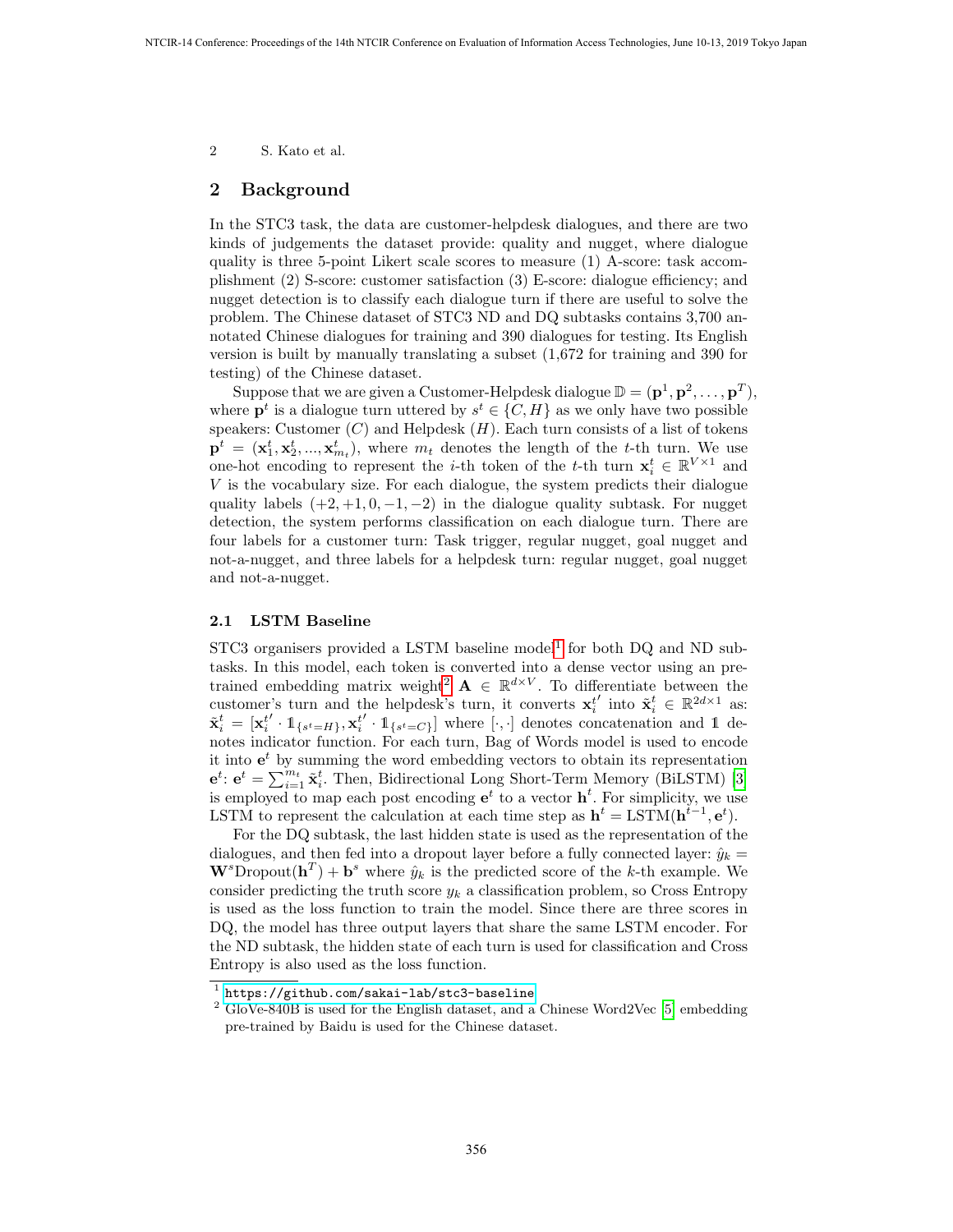#### SLSTC at NTCIR-14 STC-3 3

# 3 Run Description

## 3.1 Run 0: BiLSTM with Multi-Head Attention

Attention mechanisms have been proved to improve the ability of natural language understanding. Transformer [6] is a deep learning model that only adopts attention mechanisms for translation tasks without a recurrent or convolutional network. Positional Encoding in Transformer is an alternative approach to RNN for capturing time-series features from the input. However, it is not appropriate in the specific environment which does not have a large amount of data. Hence, we apply BiLSTM like baseline model as the input of attention layers after word embedding and bag of words instead of Positional Encoding.

In this run, we adopt two attention mechanisms, Self-Attention and Score-Attention. Self-Attention is used to analyze the input, on the other hands Score-Attention is used to capture the individual features for each score in the DQ subtask. Self-Attention includes two parts, Scaled Dot-Product Attention and Multi-Head Attention. In Scaled Dot-Product Attention, the input consists of queries, keys and values of dimension  $d_v$ . Firstly, we compute the dot products queries, keys and values of dimension  $a_v$ . Firstly, we compute the dot products of the query with all keys. Secondly, we divide each dot product by  $\sqrt{d_v}$  for scaling, then apply a softmax function to obtain the weights matrix. Finally, all values are multiplied by the weights matrix. Each query is packed together into a matrix Q to compute the dot products simultaneously. The keys and values are also packed together into matrices  $K$  and  $V$ .

$$
Attention(Q, K, V) = softmax(\frac{QK^{T}}{\sqrt{d_v}})V
$$
\n(1)

Multi-Head Attention using single attention function  $h$  times with different enables the model to attend to information from different representation subspaces at different positions. Therefore, we utilize Scaled Dot-Product Attention after dividing the dimensionality  $d_{model}$  of input by the number of head h. We employ  $h = 8$  parallel attention heads and  $d_v = d_{model}/h = 32$ . The output of Self-Attention is added to the input as shortcut connection [2]. After the connection, we adopt Position-wise Feed-Forward Networks (FFN). This consists of two linear transformations with a ReLU activation.

$$
FFN(x) = \max(0, xW_1 + b_1)W_2 + b_2
$$
\n(2)

The dimensionality of input and output is  $d_{model} = 256$ , and the inner-layer has dimensionality  $d_{ff} = 1024$ .

In the DQ subtask, the model must output the distribution of each score separately, so we apply Score Attention. This attention function includes multiple linear or non-linear functions for mapping the input to the subspaces of score or scale class.

$$
ScoreAttention(x) = softmax(tanh(xW_1 + b)W_2)^T xW_3
$$
\n(3)

We employ  $d_{score} = 3$  and  $d_{scale} = 5$ . In this case, where the projections are the parameter matrices  $W_1 \in \mathbb{R}^{d_{model} \times d_v}$ ,  $W_2 \in \mathbb{R}^{d_v \times d_{score}}$ ,  $W_3 \in \mathbb{R}^{d_{model} \times d_{scale}}$ , and the parameter vector  $b \in \mathbb{R}^{d_v}$ .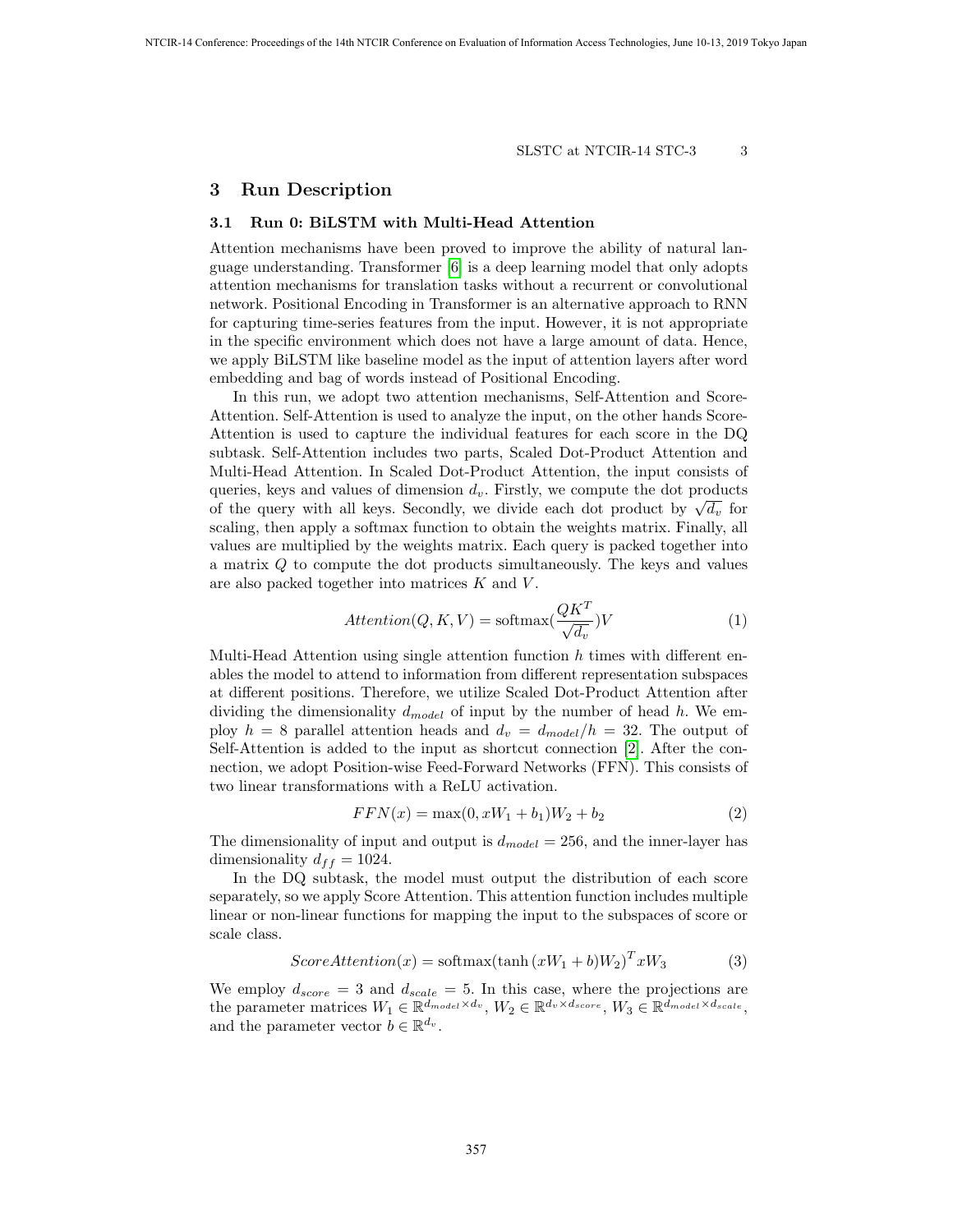4 S. Kato et al.

#### 3.2 Run 1: BiLSTM with multi-task learning

We applied the two following changes to the baseline model mentioned in section 2.1,

- a loss based on comparing adjacent probability bins;
- parameters shared for both subtasks.

A loss based on comparing adjacent probability bins First, we devised a loss which considers ordinal probability bins as follows;

$$
L_{\text{diff}} = \frac{1}{B-1} \sum_{i}^{B-1} \left\{ (\hat{y}(i+1) - \hat{y}(i)) - (y(i+1) - y(i)) \right\}^2, \tag{4}
$$

where  $y(i)$  and  $\hat{y}(i)$  denotes the gold and predicted probability of a label i, and B denotes the number of label types, i.e.,  $5 = \{(-2, -1, 0, 1, 2\})$ , then we use the sum of the loss used in the baseline model and the above loss.

Parameters shared for both subtasks Next, we devised parameters that are shared between multiple tasks referencing [4]. Similarily, we tried to share parameters of part of LSTMs. However, for the DQ and ND subtasks, a model that shares all parameters of LSTMs obtained better scores than a model that shares parameters of part of LSTMs with validation dataset. Therefore, the model used in Run 1 shared all parameters of LSTMs for ND and DQ subtasks and we trained it by multitask learning.

#### 3.3 Run 2: BiLSTM Baseline with BERT Embedding

Instead of GloVe or Word2Vec embedding, we attempt to utilise Bidirectional Encoder Representations from Transformers (BERT) [1] as the embedding layer of the LSTM baseline. Different from the original BERT, we simply use the top four layers of it as a feature extractor, and we do not fine-tune it during training because our cross-validation results suggest that fine-tuning may not provide any improvement in this task.

### 4 Official Results and Discussions

According to the official results, the improvements of the submitted runs are not statistically significant compared to the LSTM baseline in both Chinese and English dataset. In addition to the mean evaluation scores, we count how many times each run obtained the best evaluation score among all STC runs for one dialogue, and we denote it by BC (Best Count) in this paper. In the ND subtask, the evaluation score is calculated for each turn, therefore, we use the final evaluation score described in 3.2 subsection of [7], i.e.,  $0.5S_C + 0.5S_H$ where  $S_C$  and  $S_H$  denotes the average measure score for customers turns and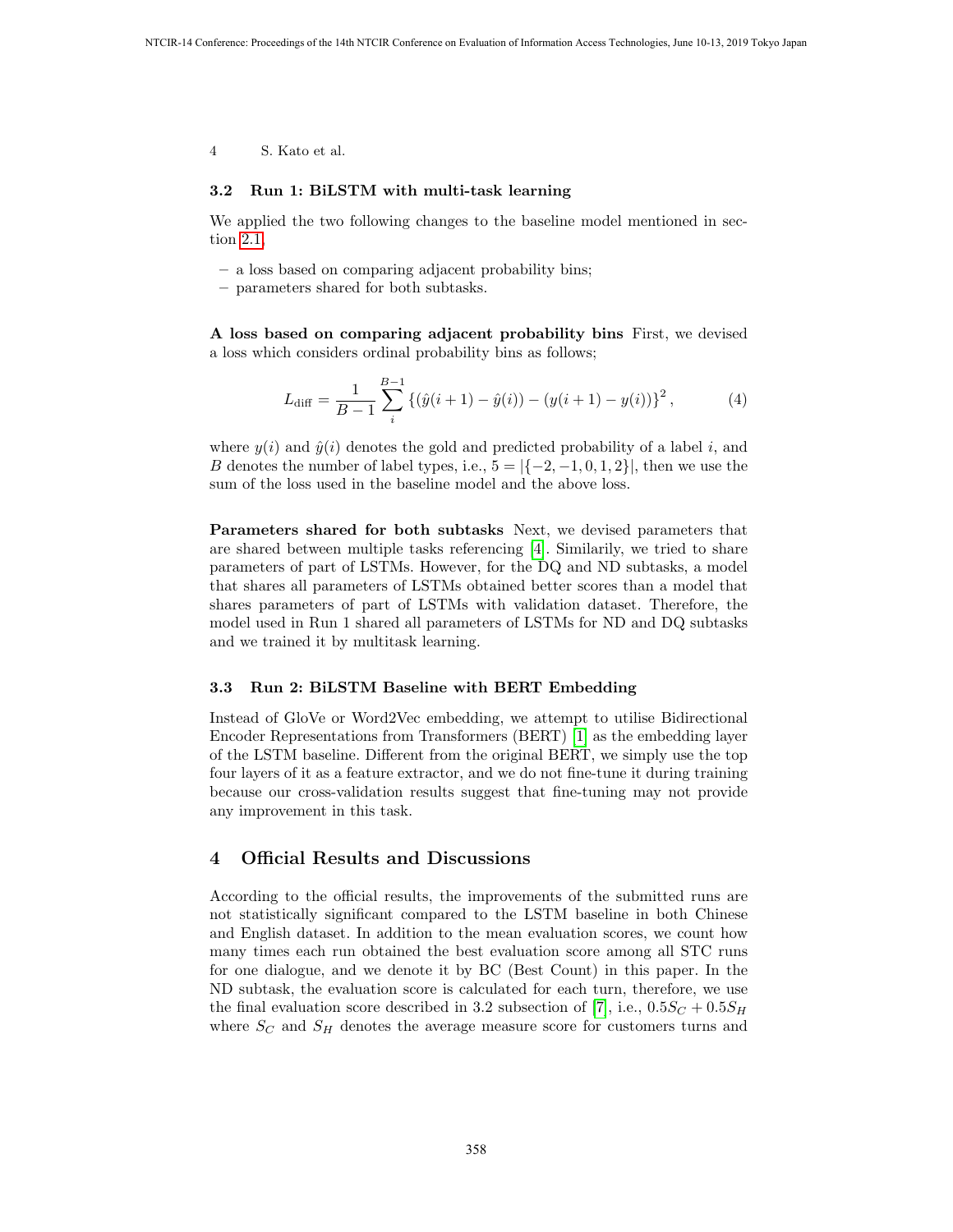#### SLSTC at NTCIR-14 STC-3 5

helpdesks turns respectively. We show the official evaluation scores and BCs of our runs and the LSTM baseline model and underline the top scores in Tables 1 to 8.

On the Chinese dataset, all our submitted runs outperform the baseline in both ND and DQ subtasks, while none of the improvements is statistically significant. BiLSTM with Multi-Head Attention (Run 0) obtains the worst results in all model of SLSTC. However, BCs are relatively larger than others (e.g. Run1 for DQ subtask), which may because that the hyper-parameters of this model were densely tuned on a subset of test data so the model may overfit the dataset. BiLSTM with Multi-Task Learning (Run 1) obtains the best results in terms of E-score and S-score but BCs are not large. It appears that Run 1 tends to perform well for dialogues that are hard for others to predict distributions.

Table 1. Chinese Dialogue Quality (A-score) Results and Best Counts

| Run              | Mean RSNOD | BC(RSNOD) | Mean NMD | BC(NMD) |
|------------------|------------|-----------|----------|---------|
| $SLSTC$ -run $0$ | 0.1306     | 68        | 0.0831   | 69      |
| SLSTC-run1       | 0.1235     | 60        | 0.0819   | 50      |
| $SLSTC$ -run $2$ | 0.1249     | 59        | 0.0843   | 60      |
| $BL-lstm$        | 0.1263     | 32        | 0.0863   | 35      |

Table 2. Chinese Dialogue Quality (S-score) Results and Best Counts

| Run              | Mean RSNOD | BC(RSNOD) | Mean NMD | BC(NMD) |
|------------------|------------|-----------|----------|---------|
| $SLSTC$ -run $0$ | 0.1290     | 52        | 0.0787   | 58      |
| SLSTC-run1       | 0.1243     | 46        | 0.0772   | 38      |
| $SLSTC$ -run $2$ | 0.1175     | 69        | 0.0731   | 68      |
| BL-lstm          | 0.1245     | 37        | 0.0800   | 33      |

Table 3. Chinese Dialogue Quality (E-score) Results and Best Counts

| Run              | Mean RSNOD | BC(RSNOD) | Mean NMD | BC(NMD) |
|------------------|------------|-----------|----------|---------|
| $SLSTC$ -run $0$ | 0.1238     | 58        | 0.0790   | 60      |
| SLSTC-run1       | 0.1159     | 49        | 0.0754   | 47      |
| $SLSTC$ -run $2$ | 0.1178     | 68        | 0.0779   | 61      |
| BL-1stm          | 0.1182     | 24        | 0.0794   | 30      |

Table 4. Chinese Nugget Detection Results and Best Counts

| Run              | Mean JSD             | BC(JSD) | Mean RNSS | BC(RNSS) |
|------------------|----------------------|---------|-----------|----------|
| $SLSTC$ -run $0$ | 0.0241               | 58      | 0.0946    | 50       |
| SLSTC-run1       | 0.0225               | 62      | 0.0913    | 54       |
| $SLSTC$ -run $2$ | $\hphantom{-}0.0217$ | 78      | 0.0876    | 78       |
| BL-1stm          | 0.0220               | 45      | 0.0899    | 47       |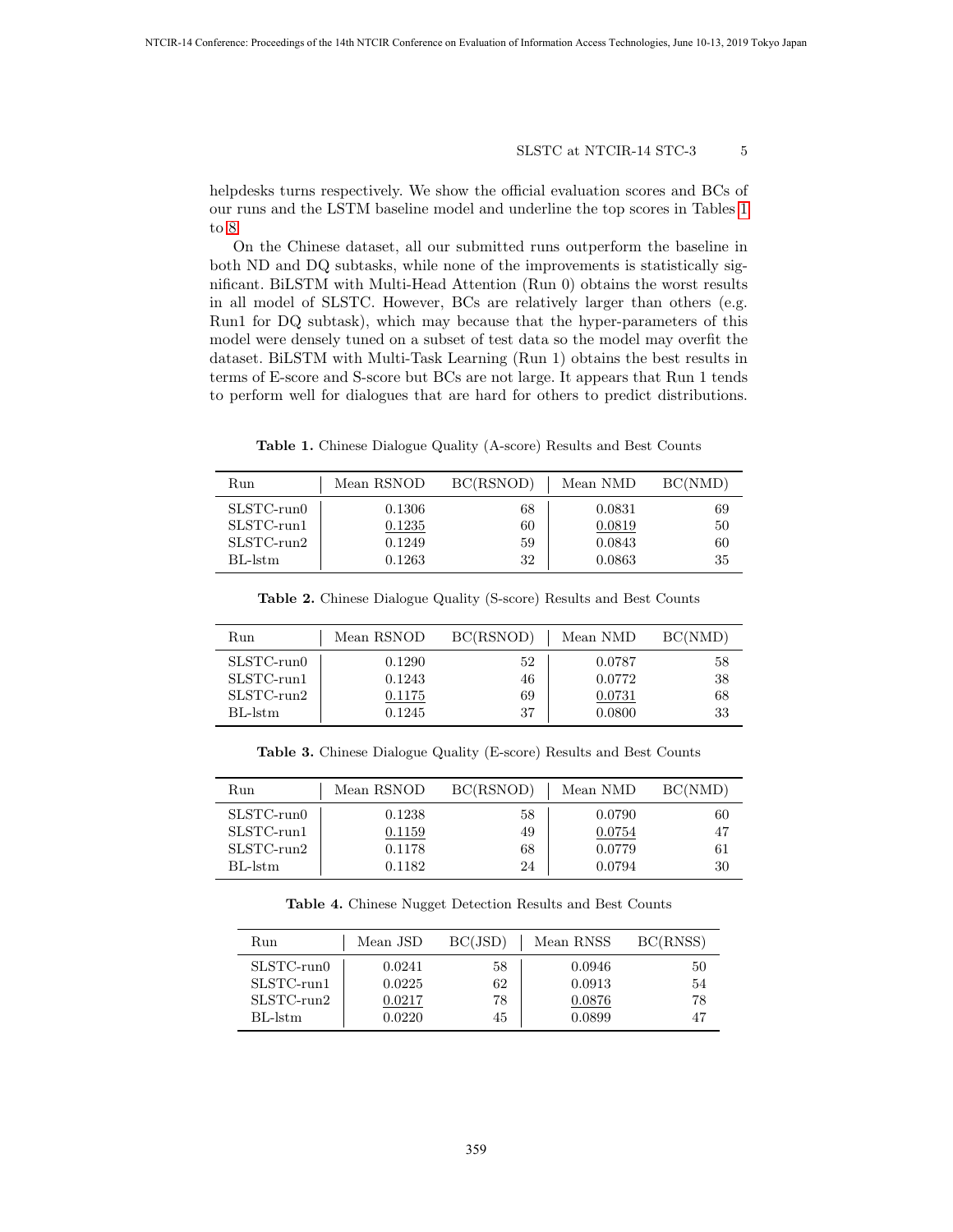6 S. Kato et al.

BiLSTM with BERT (Run 2) achieves the largest BCs in most of the results, but BCs of the LSTM baseline more than a half of ones of Run 2. To improve the results of our runs more, we need to investigate what kind of dialogues are hard to predict by each of our runs.

Table 5. English Dialogue Quality (A-score) Results and Best Counts

| Run              | Mean RSNOD | BC(RSNOD) | Mean NMD | BC(NMD) |
|------------------|------------|-----------|----------|---------|
| $SLSTC$ -run $0$ | 0.1493     | 50        | 0.1017   | 42      |
| $SLSTC$ -run $1$ | 0.1391     | 58        | 0.0908   | 62      |
| $SLSTC$ -run $2$ | 0.1370     | 54        | 0.0933   | 59      |
| $BL\text{-}lstm$ | 0.1320     | 55        | 0.0896   | 52      |

Table 6. English Dialogue Quality (S-score) Results and Best Counts

| Run              | Mean RSNOD | BC(RSNOD) | Mean NMD | BC(NMD) |
|------------------|------------|-----------|----------|---------|
| $SLSTC$ -run $0$ | 0.1423     | 45        | 0.0907   | 59      |
| SLSTC-run1       | 0.1340     | 53        | 0.0820   | 47      |
| $SLSTC$ -run $2$ | 0.1306     | 68        | 0.0822   | 67      |
| BL-lstm          | 0.1310     | 36        | 0.0838   | 40      |

Table 7. English Dialogue Quality (E-score) Results and Best Counts

| Run              | Mean RSNOD | BC(RSNOD) | Mean NMD | BC(NMD) |
|------------------|------------|-----------|----------|---------|
| $SLSTC$ -run $0$ | 0.1404     | 59        | 0.0938   | 45      |
| SLSTC-run1       | 0.1321     | 68        | 0.0859   | 66      |
| $SLSTC$ -run $2$ | 0.1219     | 76        | 0.0828   | 88      |
| BL-lstm          | 0.1220     | 49        | 0.0824   | 45      |

Table 8. English Nugget Detection Results and Best Counts

| Run              | Mean JSD | BC(JSD) | Mean RNSS | BC(RNSS) |
|------------------|----------|---------|-----------|----------|
| $SLSTC$ -run $0$ | 0.0289   | 58      | 0.1037    | 50       |
| $SLSTC$ -run $1$ | 0.0252   | 62      | 0.0973    | 54       |
| $SLSTC$ -run $2$ | 0.0263   | 78      | 0.0979    | 78       |
| BL-1stm          | 0.0248   | 45      | 0.0952    |          |